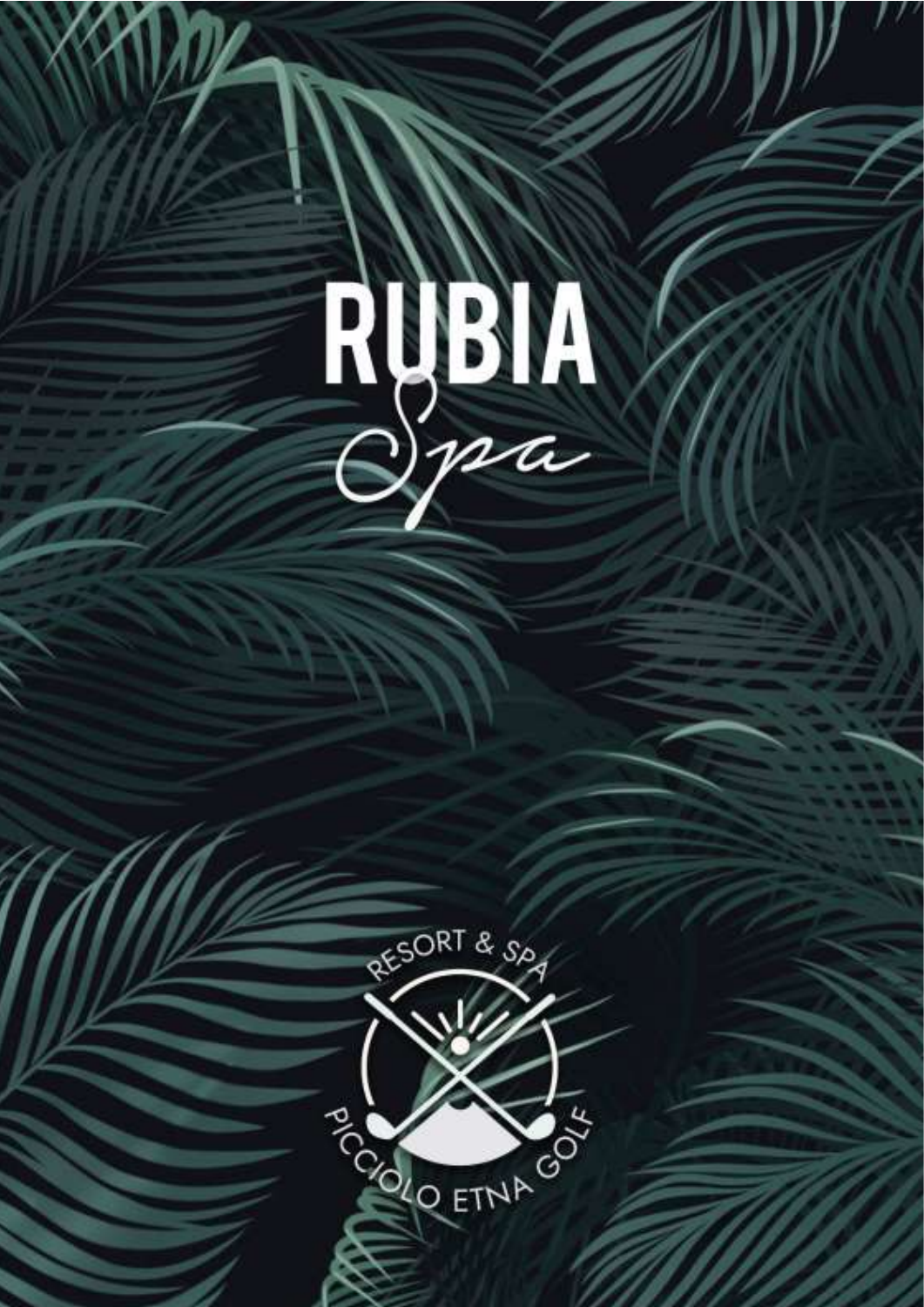# Rituali Corpo

#### MEDITERRANEAN DRAIN 80' €90.00

*Gonfiori edemi e ritenzioni*

Esplosione sensoriale che richiama gli aromi del Mediterraneo.

Esclusivo trattamento dall'azione drenante linfatico. L'argilla verde con i principi attivi dell'arancio renderà la pelle visibilmente più tonica, elastica e profumata. Sarete cullati da un piacevole stato di benessere.

## *Allevia i dolori e le tensioni dei muscoli stanchi. Rilassa le articolazioni, tonifica il corpo.*

#### REVITAL LEGS - DEFATICANTE GAMBE 60'  $\epsilon$ 75,00

*Trattamento comprensivo di massaggio localizzato*

Dona leggerezza alle gambe, una delicata esfoliazione seguita dall'applicazione di creme rigeneranti ad effetto drenante, riduce i ristagni dei liquidi e favorisce l'eliminazione delle scorie.

*Migliora il microcircolo, tonifica i tessuti, defaticante.* 

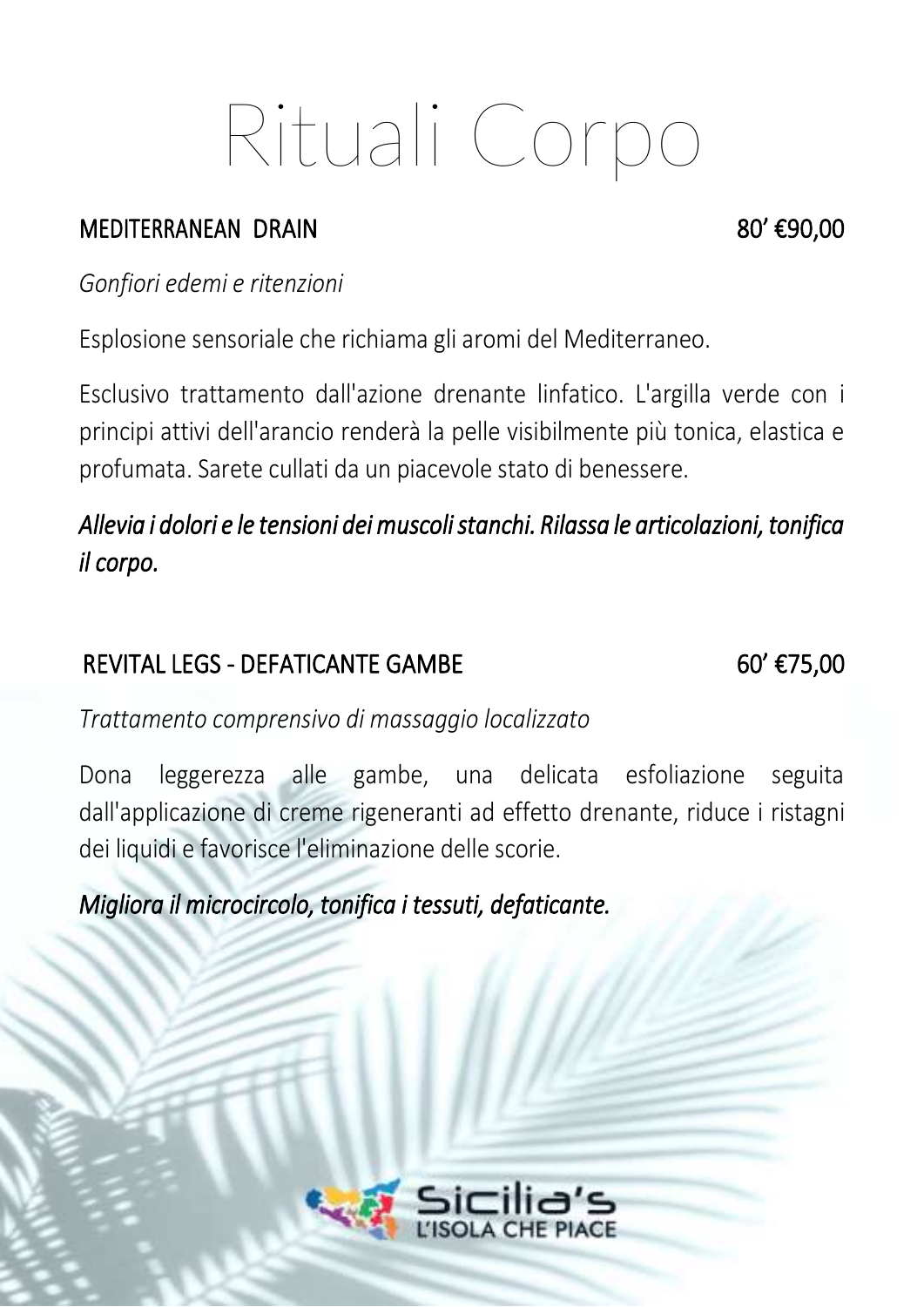Body Rituals

#### MEDITERRANEAN DRAIN 80' €90.00

*Swelling, edema and retentions*

Sensory explosion that recalls the aromas of the Mediterranean. Exclusive treatment with lymphatic draining action. The green clay with the active ingredients of orange will make the skin visibly more toned, elastic and fragrant. You will be lulled by a pleasant state of well-being.

## *Relieves pain and tension in tired muscles. Relax the joints, tone the body.*

### REVITAL LEGS - DEFATICANTE GAMBE 60'  $\epsilon$ 75.00

#### *Treatment including localized massage*

It gives lightness to the legs, a delicate exfoliation followed by the application of regenerating creams with a draining effect, reduces the stagnation of liquids and promotes the elimination of waste. Ideal for everyone, especially for those who feel tired and tired legs.

*Improves the microcirculation, tones the tissues, anti- fatigue.* 

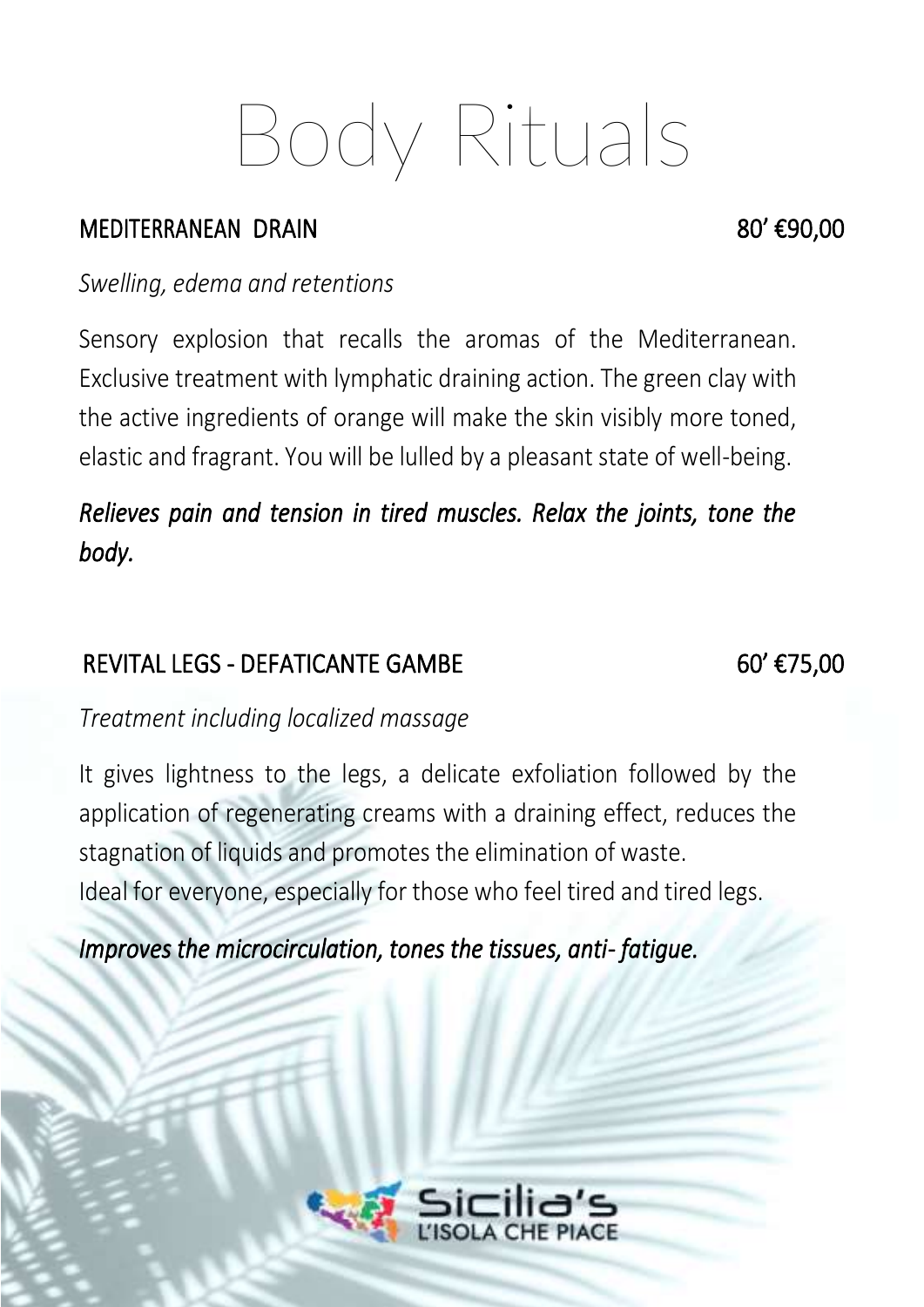# Rituali Corpo

#### BODY VIBES DECONTRATTURANTE 60' €85.00

*Trattamento comprensivo di massaggio da 30 min*

Sentirete la pelle tornare a "respirare" grazie all'energia del sale nero, esaltato dalla freschezza degli oli essenziali di Patchouli & Sandalo che regala nuova vita, morbidezza e luminosità alla pelle.

La sua azione è profonda, intensa e al contempo ben tollerata e compatibile con la fisiologia corporea. Strumento ideale per la disintossicazione.

*Scioglie le tensioni, migliora la circolazione, riequilibrante e rivitalizzante, rinvigorisce corpo e mente nei momenti di particolare stress emotivo e fisico.* 

#### RITUALE DI COPPIA SOUL EXPERIENCE 60' €120.00

#### 80' €180,00

La sinergia dell'esclusiva blend oil Essenze soul unita alle manovre di massaggio avvolgenti e rilassanti, portano ad una sensazione di quiete per il corpo e per la mente.

*Utilizzo privato della jacuzzi, luci soffuse, atmosfera rilassante, il tutto accompagnato da prosecco e pasticcini, per la coppia che vuole concedersi un magico momento.* 

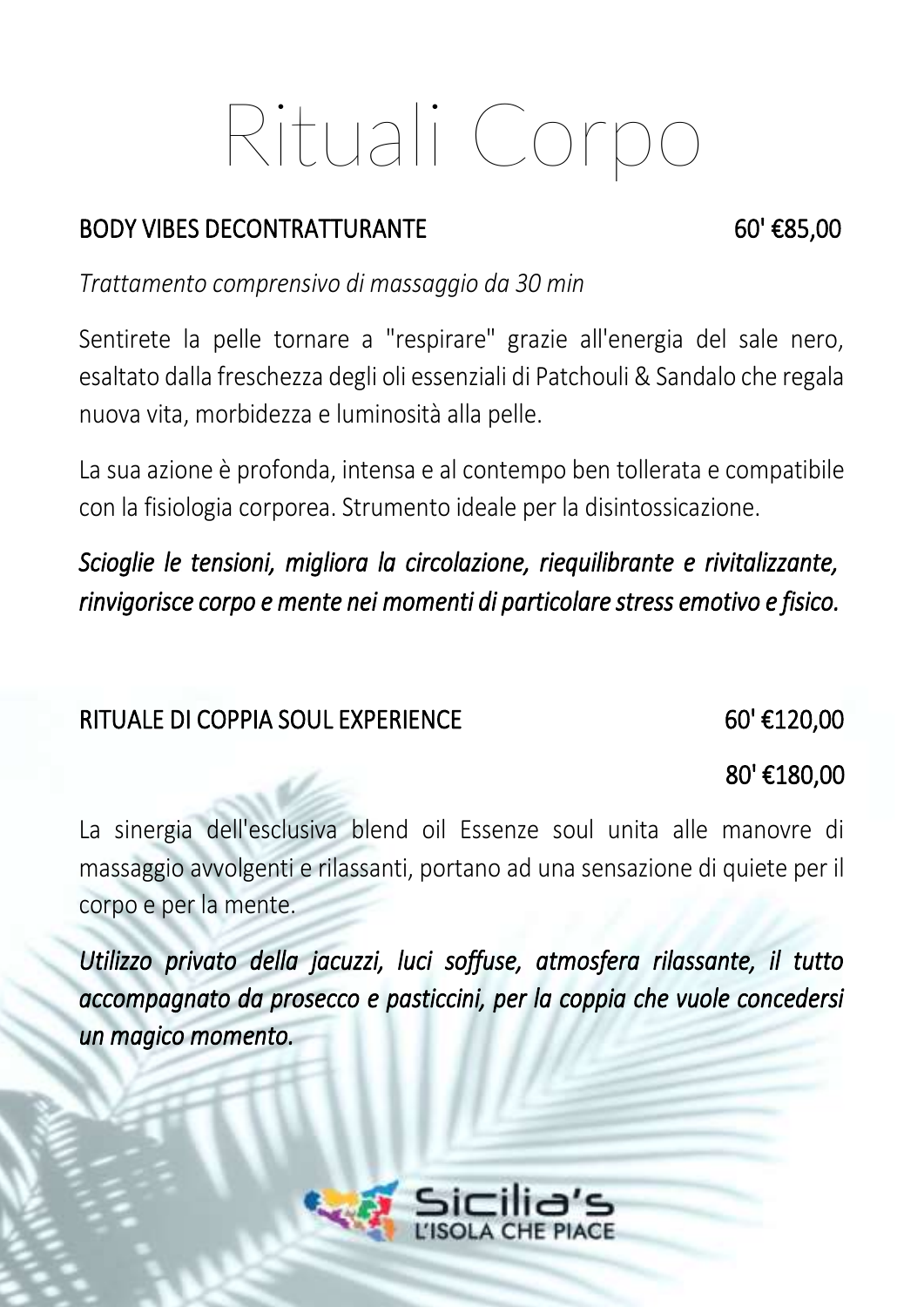Body Rituals

#### BODY VIBES DECONTRACTING 60' €85,00

*Treatment including massage of 30 min*

You will feel the skin return to "breathe" thanks to the energy of the black salt, enhanced by the freshness of the essential oils of Patchouli & Sandalwood which gives new life, softness and brightness to the skin.

Its action is deep, intense and at the same time well tolerated and compatible with body physiology. Ideal tool for detoxification.

*Relieves tension, improves circulation, rebalances and revitalizes, invigorates body and mind in moments of emotional and physical stress.* 

#### COUPLE RITUAL SOUL EXPERIENCE 60' €120,00

#### 80' €180,00

The synergy of the exclusive blend oil Soul essences combined with the enveloping and relaxing massage maneuvers, lead to a feeling of calm for the body and mind.

*Private use of the jacuzzi, soft lights, relaxing atmosphere, all accompanied by prosecco and pastries, for the couple who want to indulge in a magical moment.* 

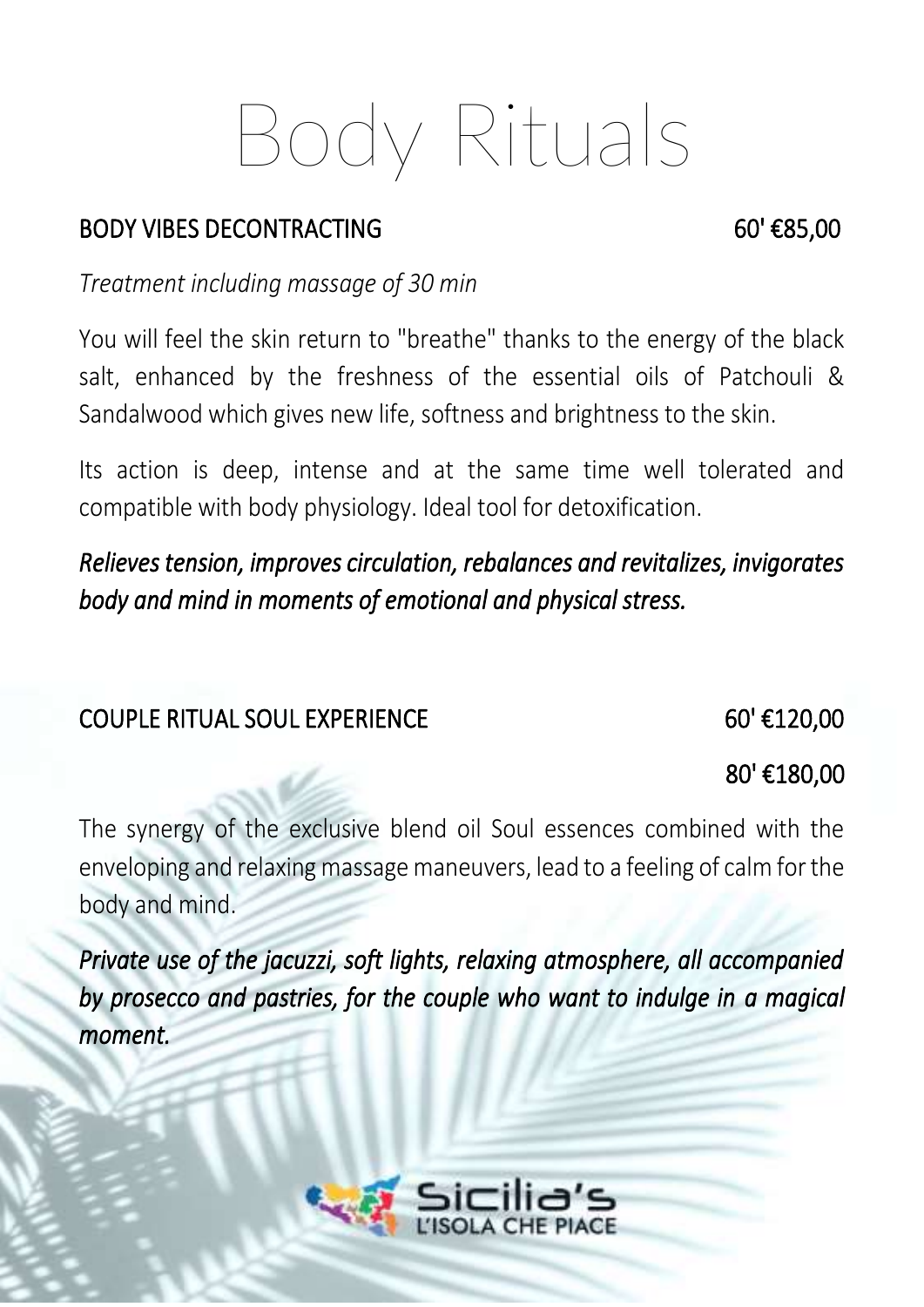# Rituali Viso

#### ETERNITY MIRABILIFT 60' €90.00

*Anti-age, effetto lifting*

Acido Ialuronico stabilizzato, Reverskin ® & Liftiss ® rigenerano la pelle.

Adatto a tutte le stagioni e per tutti i tipi di pelle. Nutre, illumina e ricompatta i tessuti. Stimola un lifting attivo, ridensificando l'ovale del viso.

#### *Illuminante, purificante, antinfiammatorio*

Trattamento illuminante ed esaltatore dell'abbronzatura a base di Vitamina C, dona alla cute Idratazione profonda, elasticità e luminosità.

#### VITALITY VIBE 60' €75.00

*Pelli Sensibili*

Trattamento detox, nutre, ripara e rivitalizza, per pelli denutrite, secche, stressate e stanche.

### HIDRAREMEDY 60' €85,00

*Pelle disidratata*

Trattamento indicato per pelli disidratate e spente*.* Dona compattezza, luminosità e una profonda idratazione cutanea. Adatto anche agli uomini

 $GLOWRIOUS C SKIN$  60'  $\epsilon$ 80.00



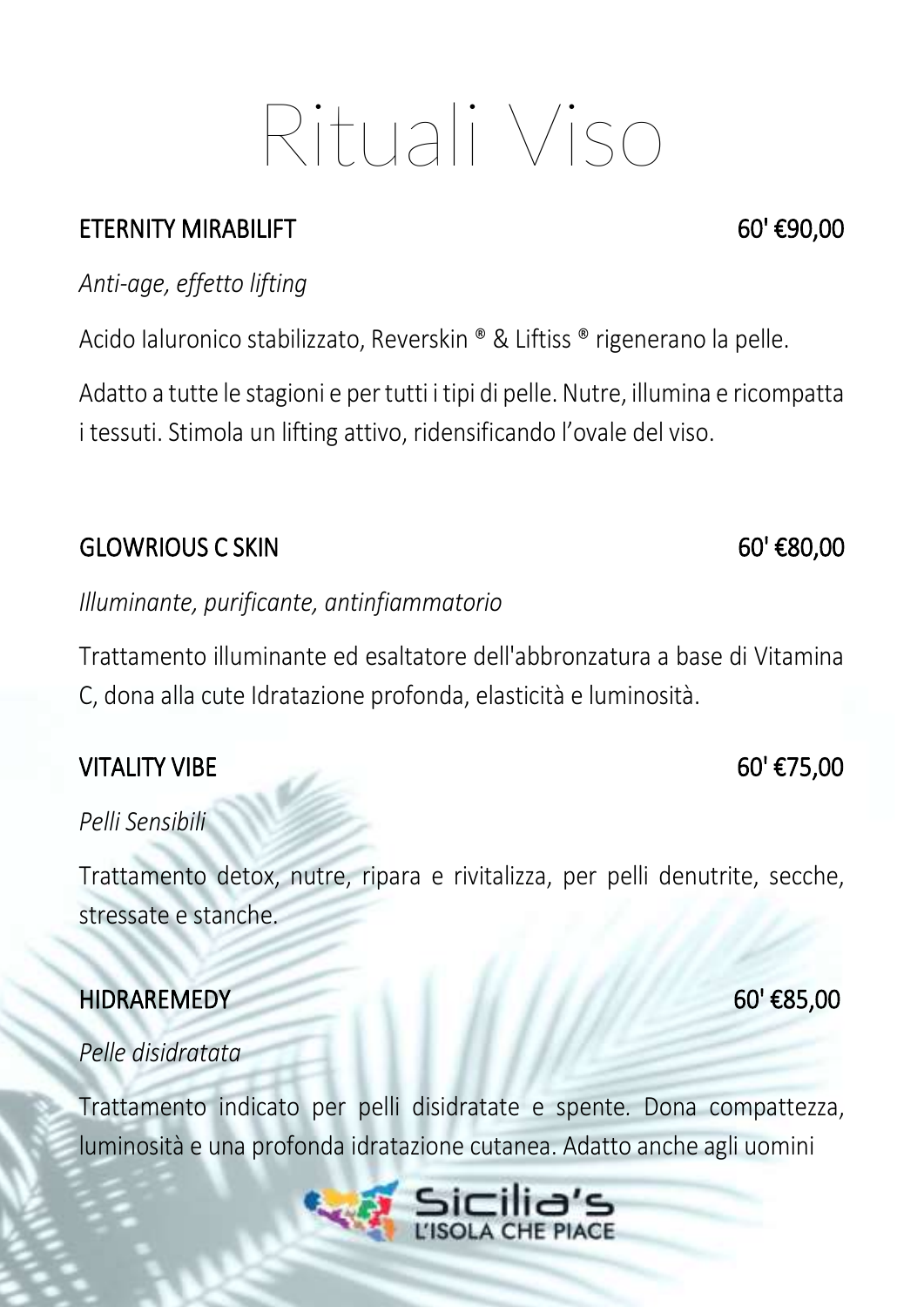## Face Rituals

#### ETERNITY MIRABILIFT 60' €90.00

*Anti-age, lifting effect*

Hyaluronic Acid stabilized, Reverskin ® & Liftiss ® regenerate the skin.

Suitable for all seasons and for all skin types. It nourishes, illuminates and recompacts the tissues. It stimulates an active lifting, redensifying the oval of the face.

#### $GLOWRIOUS C SKIN$  60'  $\epsilon$ 80,00

### *Illuminating, purifying, anti-inflammatory*

Illuminating treatment and tanning enhancer based on Vitamin C, gives the skin-deep hydration, elasticity and brightness.

#### VITALITY VIBE  $60' \in 75,00$

*Sensitive skins*

Detox treatment, nourishes, repairs and revitalizes for undernourished, dry, stressed and tired skin.

### HIDRAREMEDY 60' €85,00

*Dehydrated skin*

Í

Treatment indicated for dehydrated and dull skin. Gives firmness, brightness, and deep skin hydration. Also suitable for men.



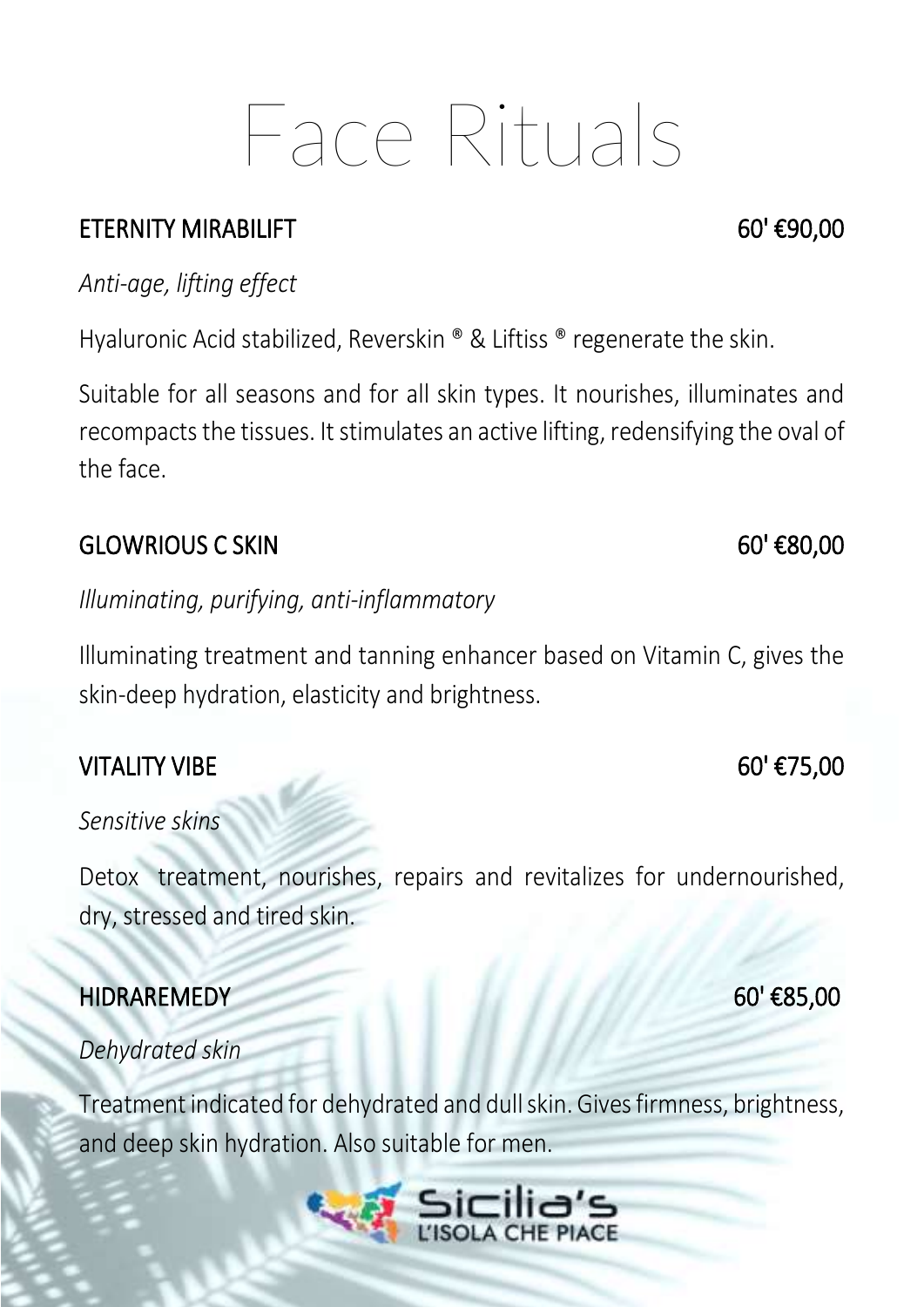#### RELAX AROMATOUCH 30' €40.00

45' €60,00

60' €80,00

IT: La sinergia degli oli essenziali unita ad una sequenza di manovre lente e profonde, vi condurranno verso un viaggio emozionale ed uno stato di profondo rilassamento.

EN: *The synergy of essential oils with a sequence of slow, deep manoeuvres will lead you towards an emotional journey and a state of deep relaxation.*

#### CALIFORNIANO *CALIFORNIAN* 45' €85,00

IT: Consiste in una tecnica di rilassamento corpo/mente, attraverso sfioramenti e pressioni stimola le terminazioni nervose e favorisce le energie vitali. Adatto contro tutte le malattie da stress: mal di schiena, mal di testa, gastrite, colite, ipertensione, asma.

EN: *It consists of a body / mind relaxation technique, through touches and pressures, stimulates the nerve endings and promotes vital energies. Suitable against all stress diseases: back pain, headache, gastritis, colitis, hypertension, asthma.*

IL PICCIOLO 45' €85,00

60' €110,00

IT: Massaggio Personalizzato EN: *Personalized Massage* 

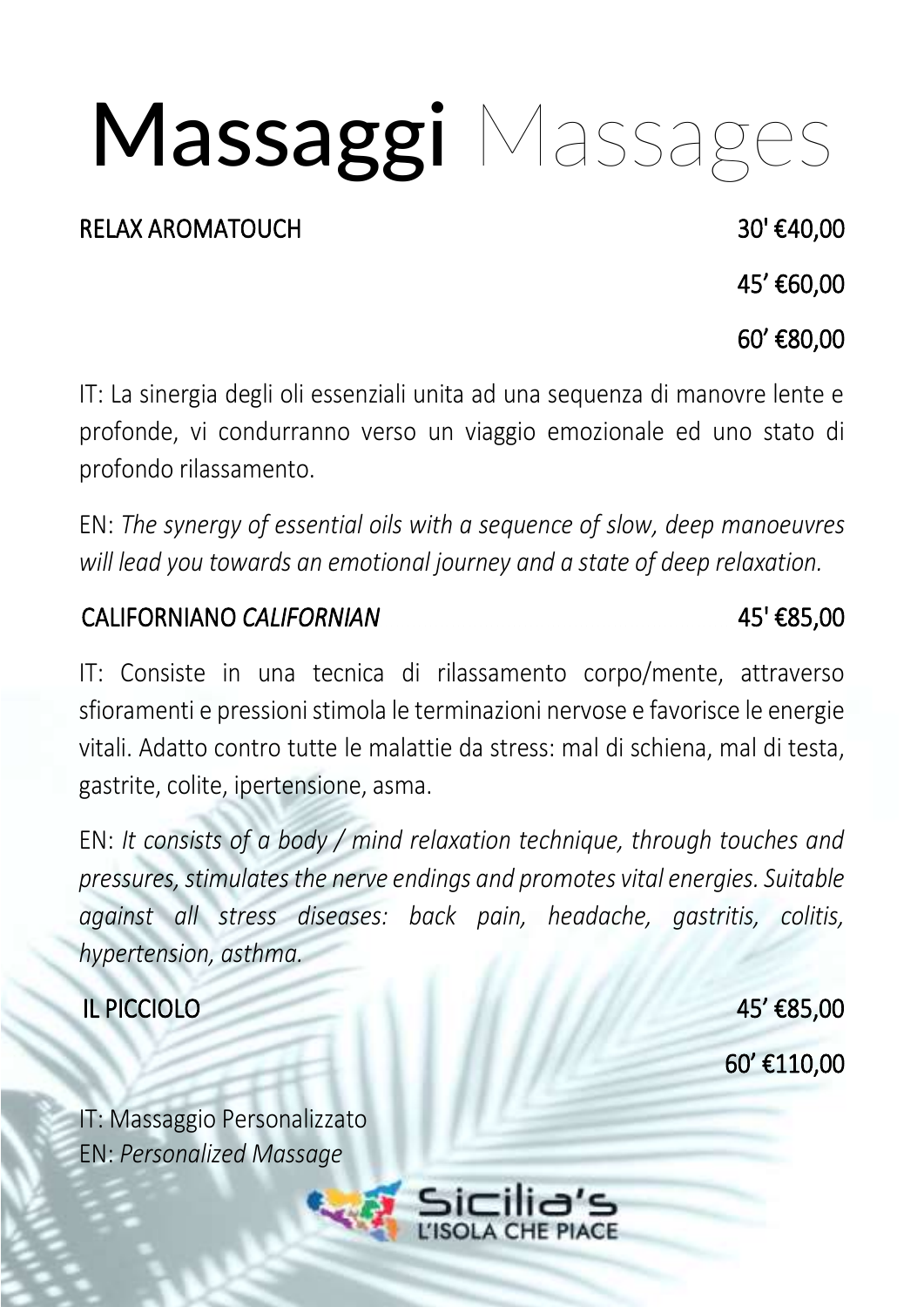### LINFODRENAGGIO *LYMPHATIC DRAINAGE* 45' €80,00

### 60' €100,00

IT: Ha lo scopo di facilitare il deflusso dei liquidi organici ristagnanti ed il riassorbimento di edemi, per una immediata sensazione di leggerezza.

CONTROINDICAZIONI:

Infiammazioni acute, tumori, insufficienza cardiaca, asma, ipo-ipertensione, ciclo mestruale, ipertiroidismo, primi 2 mesi di gravidanza.

EN: *Its purpose is to facilitate the outflow of stagnant organic liquids and the reabsorption of edema, for an immediate sensation of lightness.*

*CONTRAINDICATIONS:*

*Acute inflammation, tumors, heart failure, hypo-hypertension, asthma, menstrual cycle, hyperthyroidism, first 2 months of pregnancy.*

#### SPORTIVO *DEEP MASSAGE* 45' €80,00

60' €100,00

IT: Migliora la mobilità muscolare dell'area colpita da contratture, riduce tensione e rigidità.

EN: *Improves muscle mobility in the area affected by contractures, reduces tension and stiffness.*

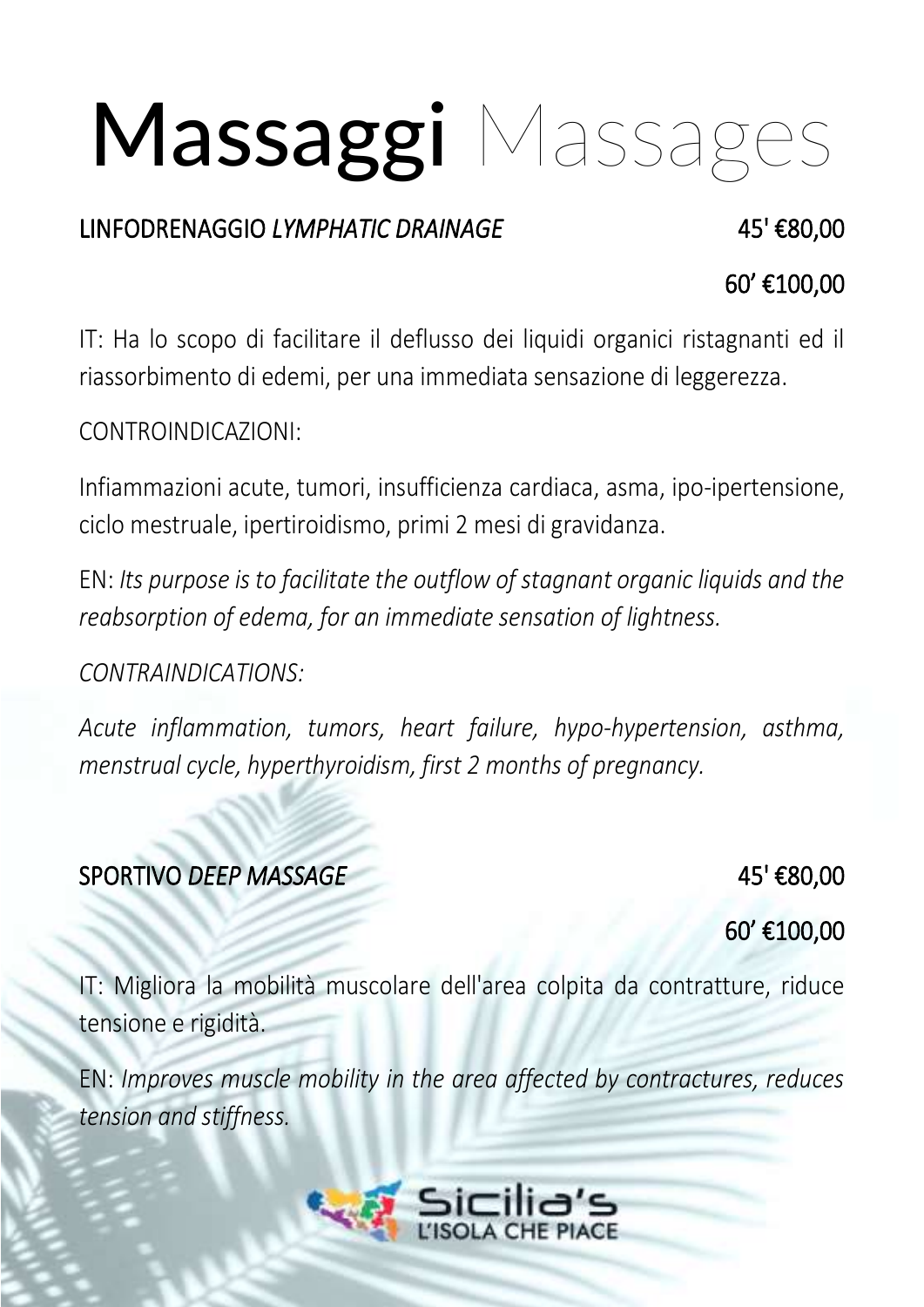### AYURVEDICO *AYURVEDIC* 60' €120,00

IT: Pratica antichissima originaria dell'India che nasce per mantenere l'organismo e la mente in equilibrio.

Ogni persona porta in sé tre forze bio-fisiche chiamate Dosha, ma una prevale più o meno nettamente sulle altre, determinando quella che viene definita la costituzione individuale o Prakriti; in base a questo il massaggio sarà strutturato in modo da infondere benessere, equilibrio ed energia.

EN: *An ancient practice originating from India that was created to keep the body and mind in balance.*

*Each person carries within himself three bio-physical forces called Doshas, but one more or less clearly prevails over the others, determining what is called the individual constitution or Prakriti; based on this, the massage will be structured in such a way as to instil well-being, balance and energy.*

#### LOMI LOMI (Onde del mare *Sea Waves*) 45' €80,00

IT: Massaggio olistico di origini Hawaiane ed antichissime, il suo significato, come anche i movimenti utilizzati, tendono a ricreare armonia proprio come le onde del Pacifico lambiscono le coste delle terre hawaiane.

EN*: Holistic massage of Hawaiian origins and very ancient, its meaning, as well as the movements used, tend to recreate harmony just like the waves of the Pacific lap the whetstones of the Hawaiian lands.*

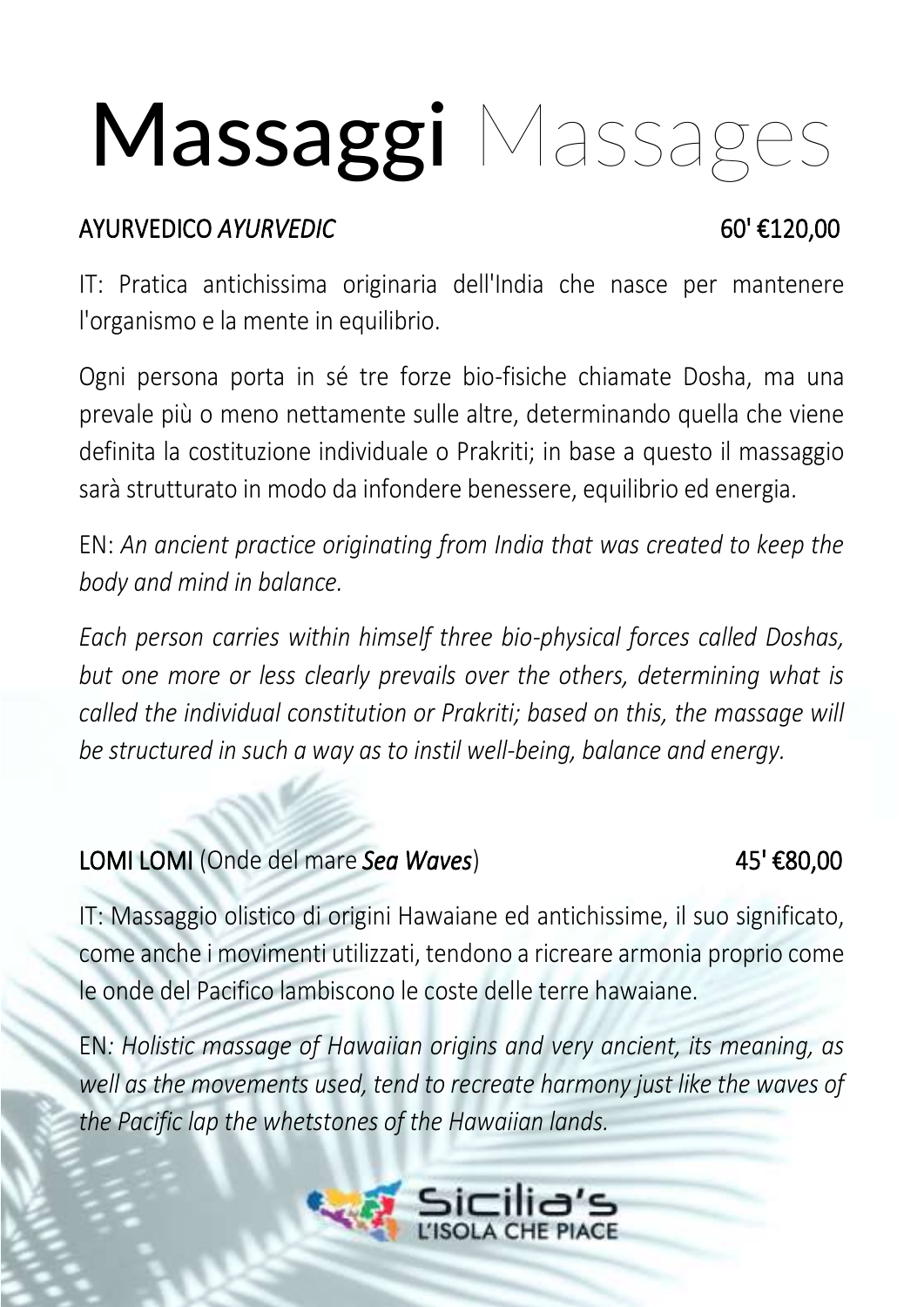### HOT STONE  $60' \epsilon 90.00$

IT: Diminuisce i dolori legati ad artriti e reumatismi, aiuta a eliminare tossine e acido lattico, rilassa la muscolatura, aumenta l'afflusso di ossigeno nel corpo.

EN: *It reduces pain associated with arthritis and rheumatism, helps eliminate toxins and lactic acid, relaxes the muscles, increases the flow of oxygen into the body.*

#### $CANDLE$  30'  $\epsilon$ 50,00

### 45' €75,00

IT: Scioglie le tensioni e le contratture muscolari, rende la pelle più morbida, idratata ed elastica, favorisce la circolazione sanguigna.

EN: *Relieves tension and muscle contractures, it makes the skin softer, hydrated and elastic, promotes blood circulation.*

#### LOCALIZZATO *LOCALIZED*

IT: Viso, collo e decolleté 15' €25,00 EN: *Face, neck and décolleté* IT: Piedi, caviglie e polpacci 15' €25,00 EN: *Feet, ankles and calves* IT: Schiena 20' €30,00 EN: *back*



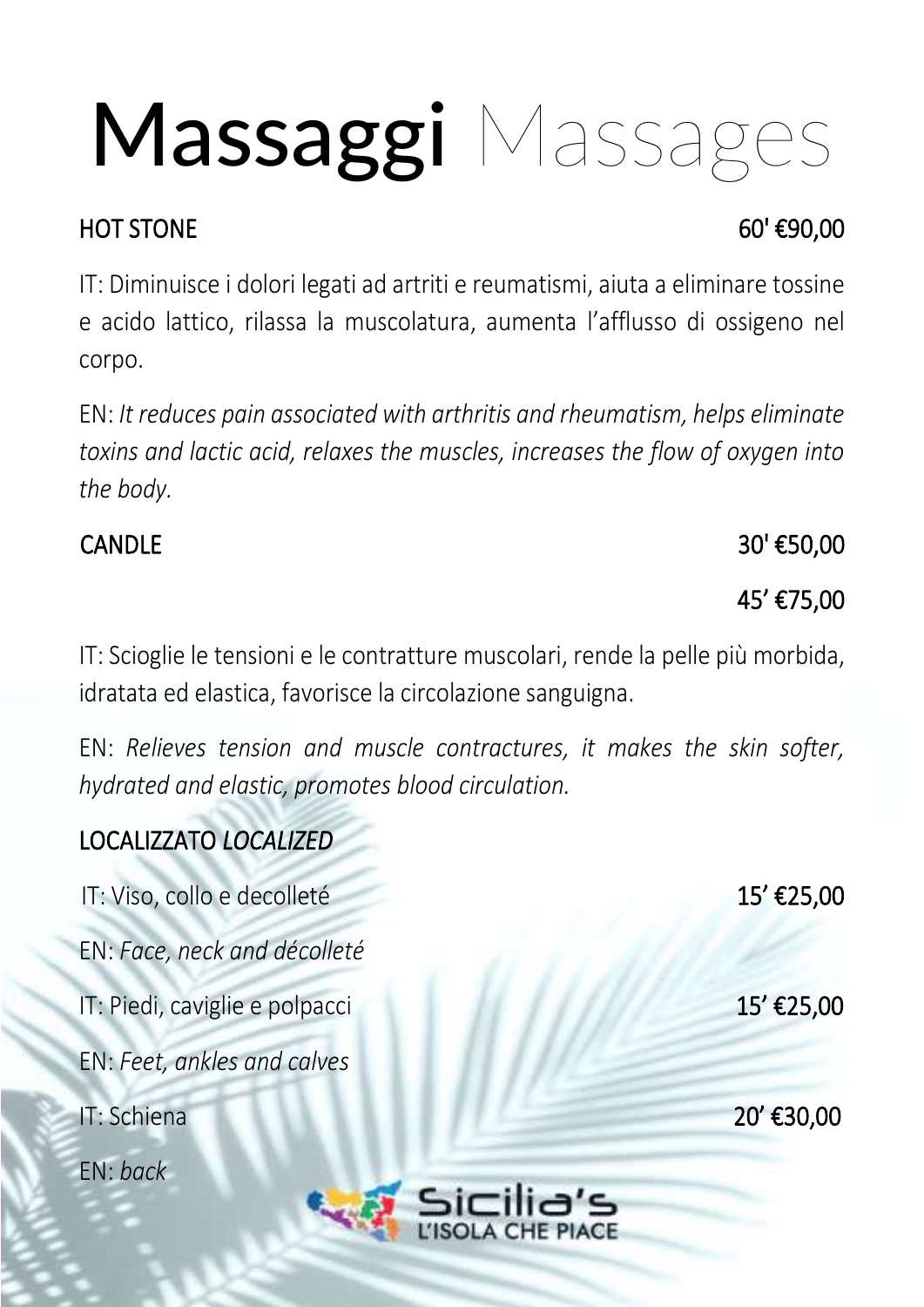# Trattamenti

| €20,00 |
|--------|
| €30,00 |
| €20,00 |
| €30,00 |
|        |
| €10,00 |
| €25,00 |
|        |
| €20,00 |
| €10,00 |
| €15,00 |
|        |
| €5,00  |
| €5,00  |
|        |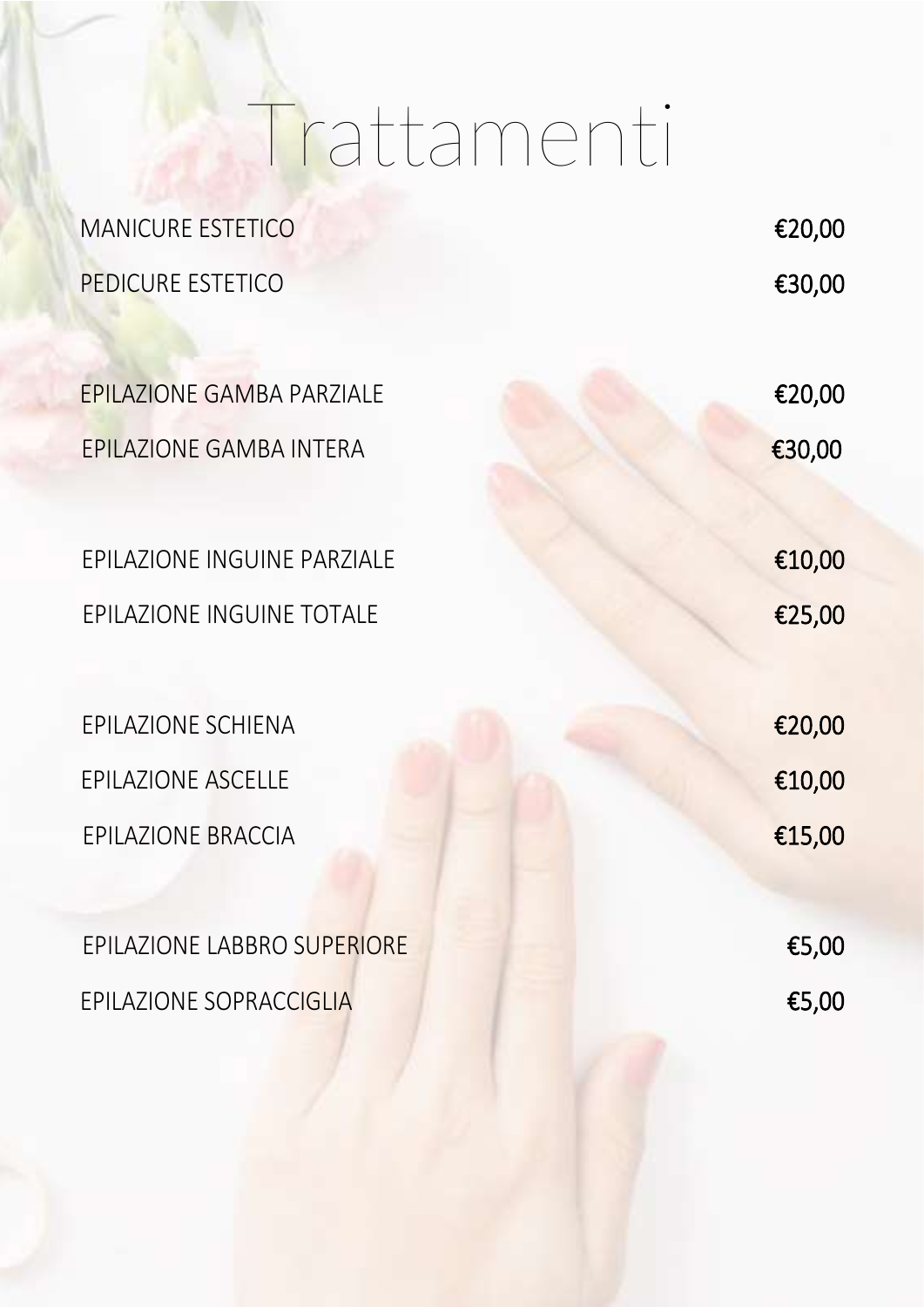## Beauty Treatments

| <b>AESTHETIC MANICURE</b>    | €20,00 |
|------------------------------|--------|
| <b>AESTHETIC PEDICURE</b>    | €30,00 |
|                              |        |
| PARTIAL LEG EPILATION        | €20,00 |
| <b>FULL LEG EPILATION</b>    | €30,00 |
|                              |        |
| PARTIAL GROIN EPILATION      | €10,00 |
| <b>TOTAL GROIN EPILATION</b> | €25,00 |
|                              |        |
| <b>BACK EPILATION</b>        | €20,00 |
| <b>ARMPIT EPILATION</b>      | €10,00 |
| <b>ARMS EPILATION</b>        | €15,00 |
|                              |        |
| <b>UPPER LIP EPILATION</b>   | €5,00  |
| <b>EYEBROW EPILATION</b>     | €5,00  |
|                              |        |
|                              |        |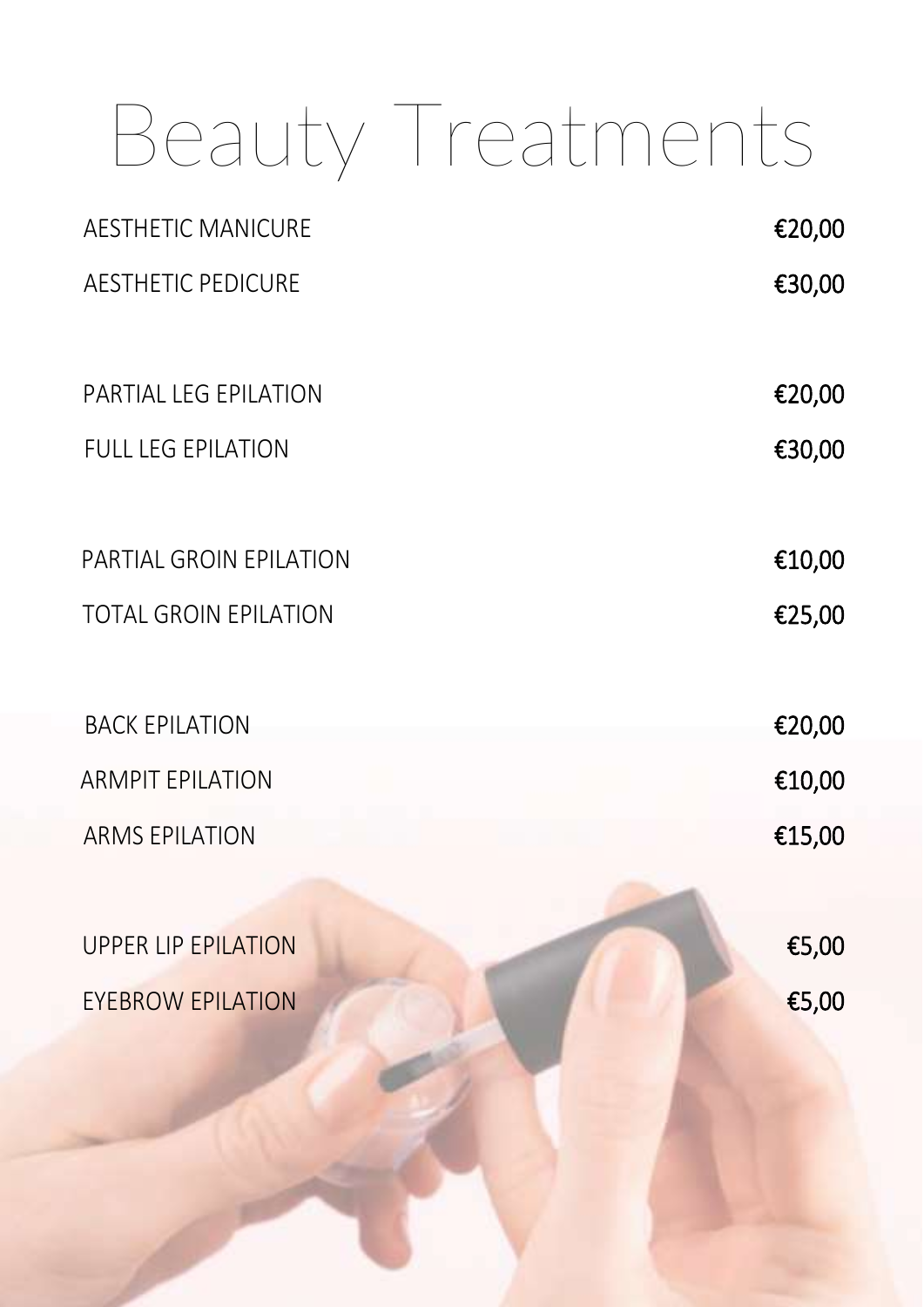## ELEVATION PRIVACY **€200,00** a coppia

- Accesso esclusivo diurno alla SPA di 1h *Exclusive daytime access to the SPA of 1h*
- Cocktail e tagliata di frutta *Cocktail and fruit*

## LUXURY SENSATIONS €50,00 a coppia

- Utilizzo privato della jacuzzi per 30min *Private use of the jacuzzi for 30min*
- Prosecco e pasticcini *Prosecco and pastries*

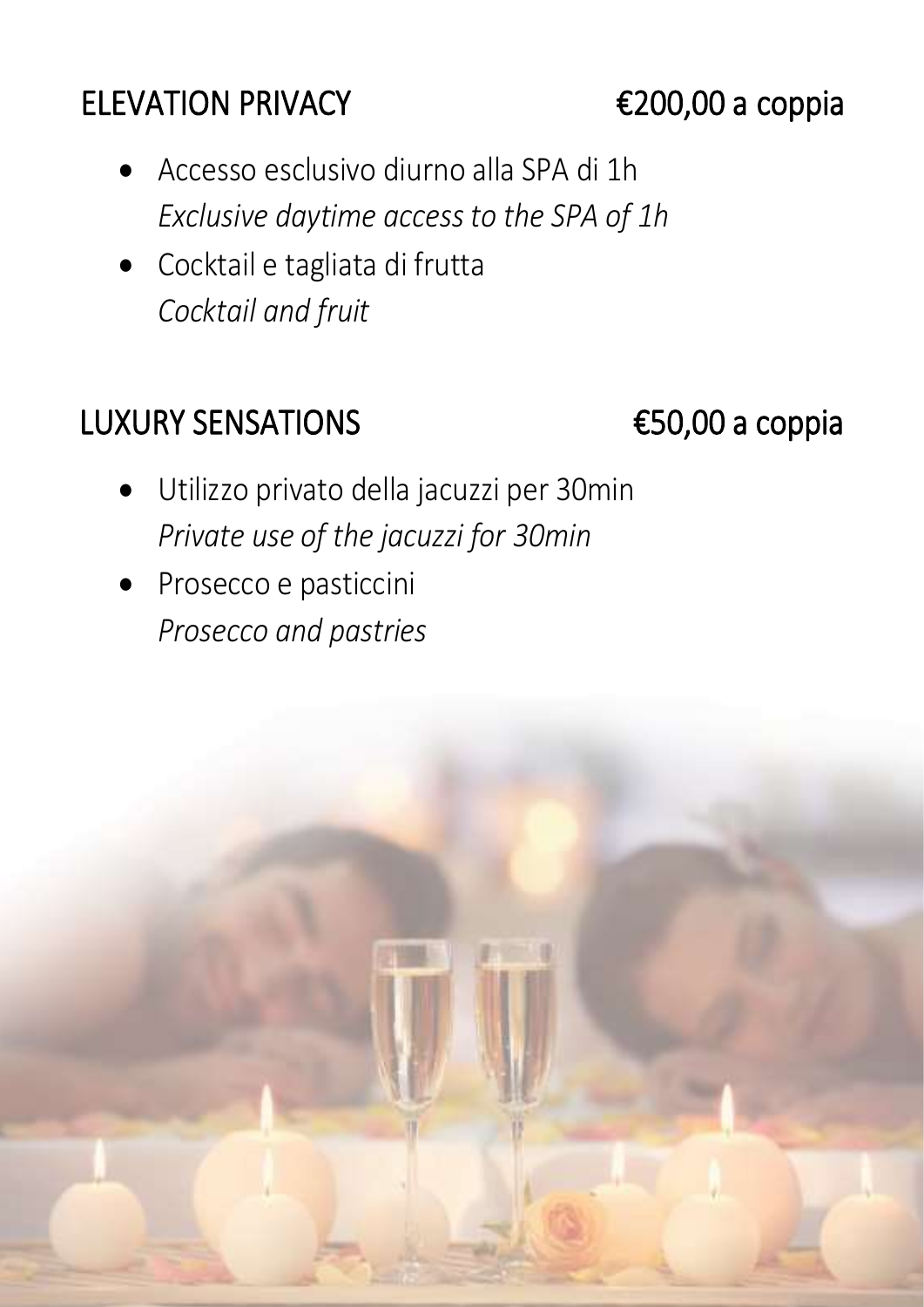## Siero liftante antietà Mirabilift 10+

Combatte i dieci segni dell'invecchiamento, riempie i volumi e affina la grana della pelle, agendo già dai primi 15 minuti dalla prima applicazione

## Anti-age lifting serum Mirabilift 10+

Fight the ten signs of aging, it fills volumes and refines the grain of the skin, acting from the very first 15 minutes from the first application